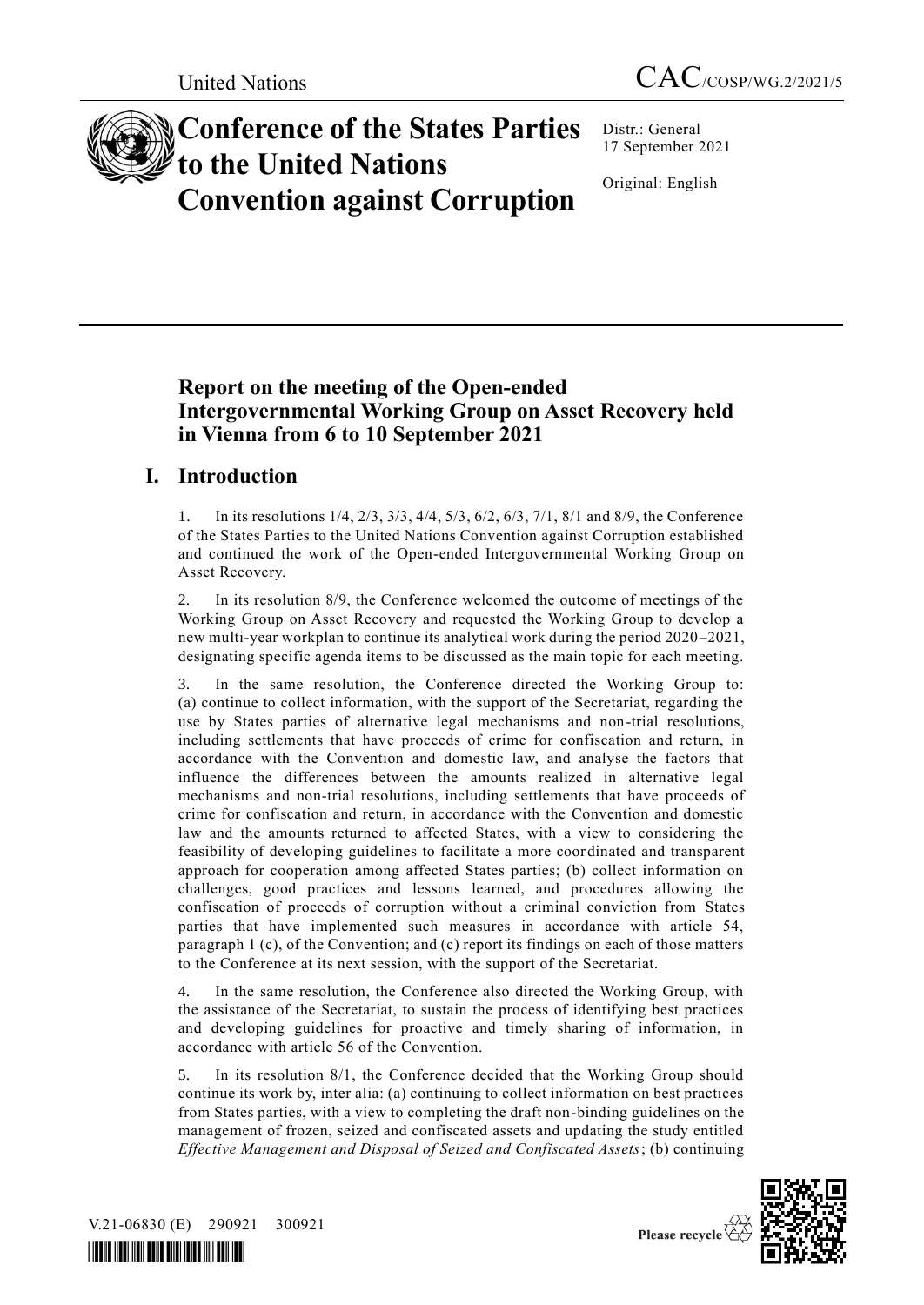its efforts to collect information on challenges and barriers that States parties face, as well as best practices in recovery and return of proceeds of crime, with a view to proposing possible recommendations for the full and effective implementation of chapter V of the Convention; (c) continuing to provide reports to the Conference on its activities.

6. In line with those mandates, at its fourteenth meeting, the Working Group adopted a workplan, prepared by the secretariat, covering its activities for the biennium 2020–2021 [\(CAC/COSP/WG.2/2020/2\)](https://www.unodc.org/documents/treaties/UNCAC/WorkingGroups/workinggroup2/2020-November-16-18/V2005258e.pdf).

## **II. Organization of the meeting**

#### **A. Opening of the meeting**

7. The Working Group on Asset Recovery held its fifteenth meeting in Vienna from 6 to 10 September 2021, in a hybrid format (in person and online).

8. The Working Group held 10 meetings, which were chaired by Harib Saeed al-Amimi (United Arab Emirates), the President of the Conference of the States Parties to the Convention at its eighth session; most of those meetings were held jointly with the Implementation Review Group and the open-ended intergovernmental expert meeting to enhance international cooperation under the United Nations Convention against Corruption. The Working Group considered items 1 to 6 of its agenda. The Working Group considered items 2 to 5 of its agenda jointly with the Implementation Review Group and the open-ended intergovernmental expert meeting to enhance international cooperation under the Convention.

#### **B. Adoption of the agenda and organization of work**

- 9. On 6 September 2021, the Working Group adopted the following agenda:
	- 1. Organizational matters:
		- (a) Opening of the meeting;
		- (b) Adoption of the agenda and organization of work.
	- 2. Overview of progress made in the implementation of asset recovery mandates.
	- 3. Practical aspects of asset recovery, including trends, challenges and good practices.
	- 4. Thematic discussions:
		- (a) The use by States parties of alternative legal mechanisms and non-trial resolutions, including settlements, that have proceeds of crime for confiscation and return, the factors that influence the differences between the amounts realized in such mechanisms and the amounts returned to affected States and how such mechanisms could further promote the effective application of chapter V of the Convention;
		- (b) Challenges, good practices and lessons learned, and procedures allowing the confiscation of proceeds of corruption without a criminal conviction from States parties that have implemented such measures in accordance with article 54, paragraph 1 (c), of the Convention.
	- 5. Technical assistance.
	- 6. Adoption of the report.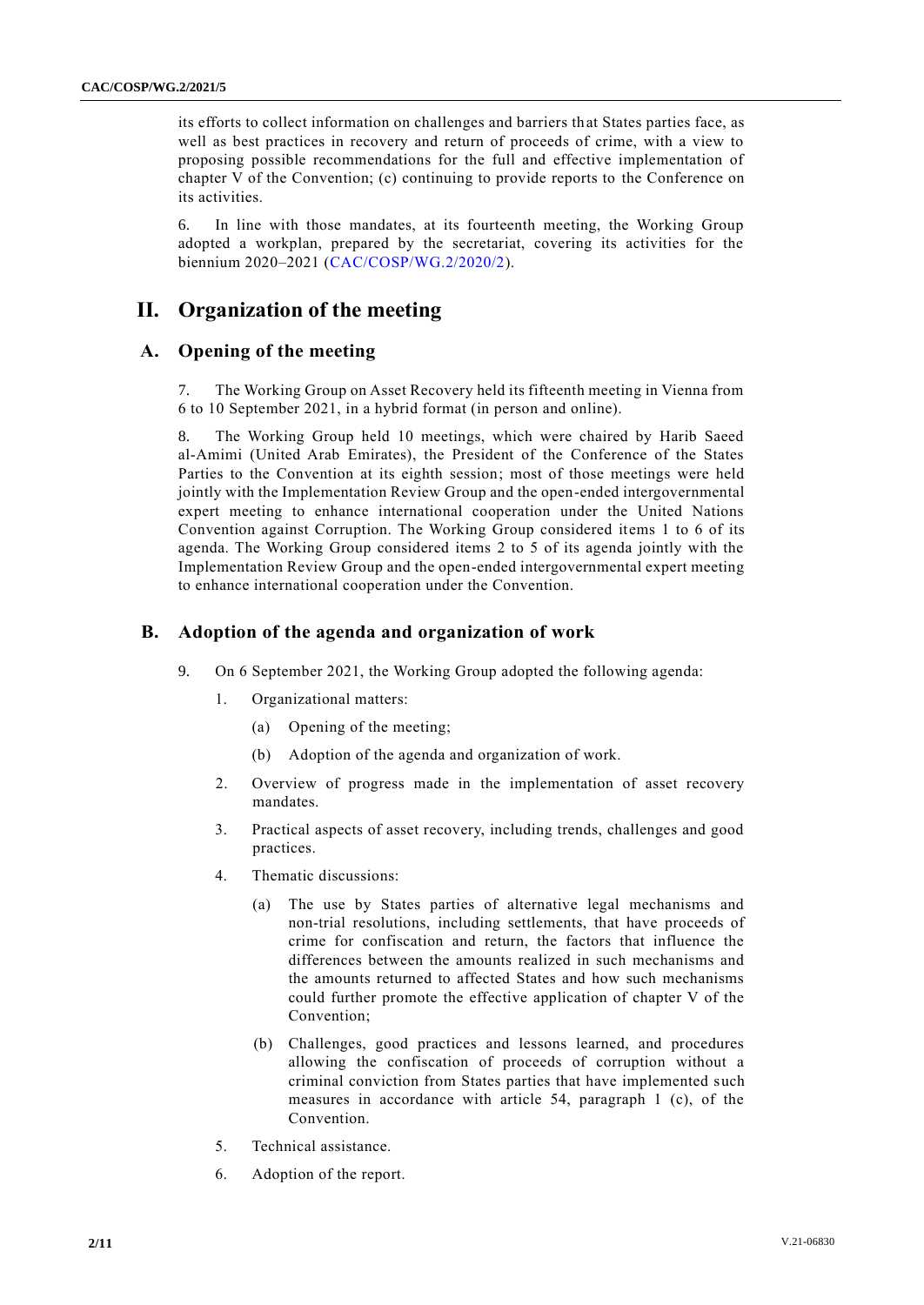#### **C. Attendance**<sup>1</sup>

10. The following States parties to the Convention were represented at the meeting: Albania, Algeria, Argentina, Armenia, Australia, Austria, Bahrain, Belarus, Belgium, Bhutan, Bolivia (Plurinational State of), Botswana, Brazil, Brunei Darussalam, Bulgaria, Canada, Chile, China, Colombia, Costa Rica, Cuba, Cyprus, Czechia, Ecuador, Egypt, El Salvador, Equatorial Guinea, Finland, France, Georgia, Germany, Greece, Guatemala, Honduras, Hungary, India, Indonesia, Iran (Islamic Republic of), Iraq, Israel, Italy, Japan, Jordan, Kenya, Kuwait, Lao People's Democratic Republic, Latvia, Lebanon, Libya, Liechtenstein, Lithuania, Luxembourg, Madagascar, Malawi, Malaysia, Malta, Mauritius, Mexico, Mongolia, Montenegro, Myanmar, Netherlands, New Zealand, Nicaragua, Nigeria, North Macedonia, Norway, Pakistan, Panama, Paraguay, Peru, Philippines, Poland, Portugal, Qatar, Republic of Korea, Republic of Moldova, Russian Federation, Saudi Arabia, Senegal, Singapore, Slovakia, Slovenia, South Africa, Spain, Sri Lanka, State of Palestine, Sudan, Sweden, Switzerland, Thailand, Timor-Leste, Tunisia, Turkey, Uganda, Ukraine, United Arab Emirates, United Kingdom of Great Britain and Northern Ireland, United Republic of Tanzania, United States of America, Uruguay, Uzbekistan, Venezuela (Bolivarian Republic of), Viet Nam, Yemen and Zimbabwe.

11. The European Union, a regional economic integration organization that is a party to the Convention, was represented at the meeting.

12. The World Bank was represented by an observer. In addition, the following United Nations initiatives and institutes of the United Nations crime prevention and criminal justice programme network were represented by observers: Asia and Far East Institute for the Prevention of Crime and the Treatment of Offenders, Basel Institute on Governance, International Centre for Criminal Law Reform and Criminal Justice Policy, Korean Institute of Criminology, United Nations Global Compact network and United Nations Interregional Crime and Justice Research Institute.

13. The following intergovernmental organizations were represented by observers: Community of Sahelo-Saharan States, Cooperation Council for the Arab States of the Gulf, Council of Europe, International Anti-Corruption Academy, International Criminal Police Organization (INTERPOL), International Development Law Organization, International Federation of Red Cross and Red Crescent Societies, International Italo-Latin American Organization, Organisation for Economic Co-operation and Development (OECD), Organization of American States, Organization of the Petroleum Exporting Countries, Permanent Court of Arbitration and World Customs Organization.

## **III. Overview of progress made in the implementation of asset recovery mandates**

14. A representative of the secretariat provided an overview of the progress made in the implementation of asset recovery mandates by highlighting some of the ongoing work, as described in the document entitled "Progress report on the implementation of the activities of the Open-ended Intergovernmental Working Group on Asset Recovery" [\(CAC/COSP/WG.2/2021/2\)](http://undocs.org/CAC/COSP/WG.2/2021/2).

15. It was noted that, in line with its mandate, the Working Group focused on three main objectives: (a) developing cumulative knowledge; (b) building confidence and trust between requesting and requested States; and (c) technical assistance, training and capacity-building.

16. With regard to the development of cumulative knowledge, it was highlighted that UNODC continued to work on new knowledge products, including a publication

**\_\_\_\_\_\_\_\_\_\_\_\_\_\_\_\_\_\_**

<sup>1</sup> The attendance as indicated in the present report is based on confirmed online connections and in-person participation.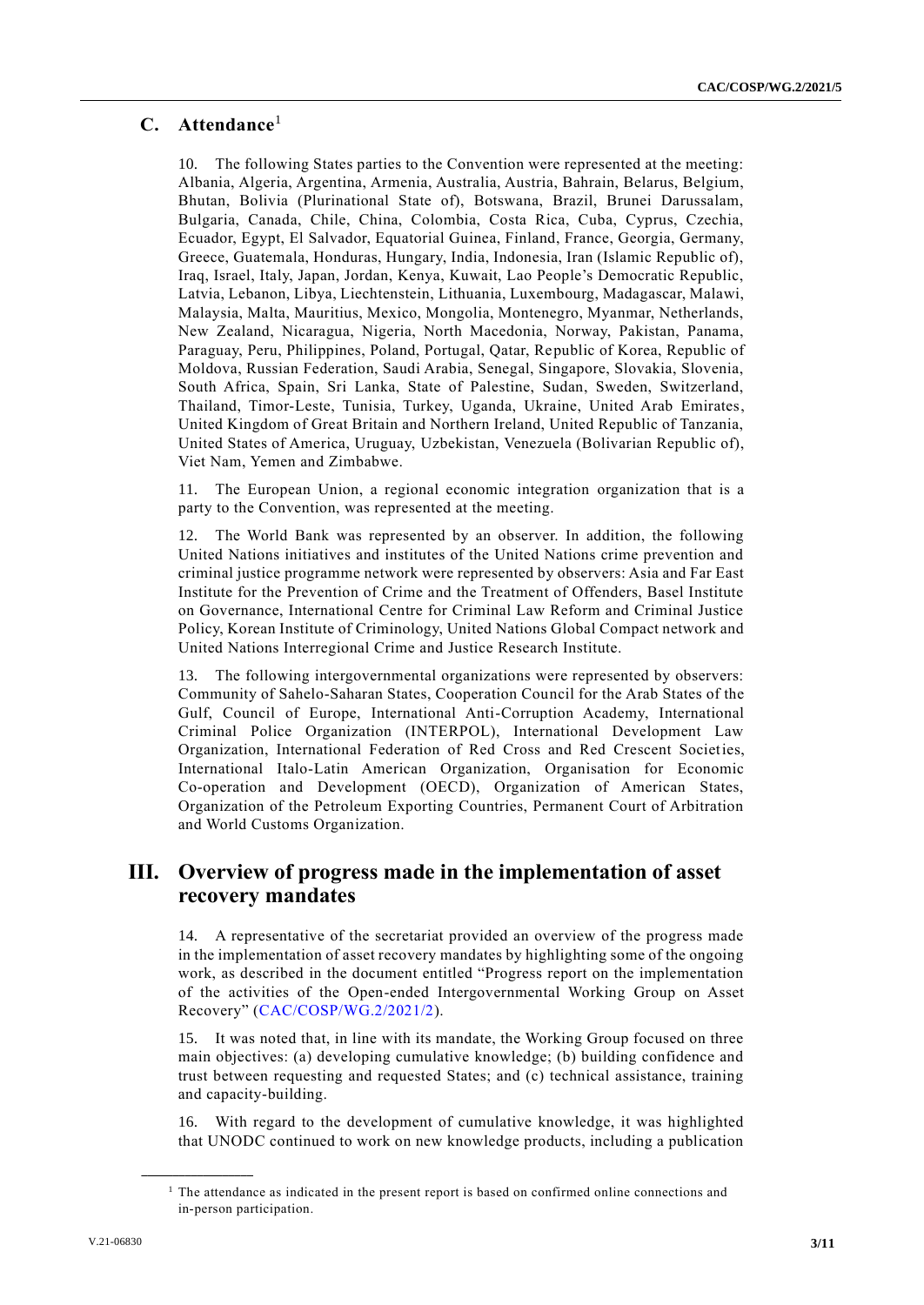on asset return entitled "Important questions for asset return". In December 2020, the UNODC/World Bank Stolen Asset Recovery (StAR) Initiative had launched the second edition of the *Asset Recovery Handbook: A Guide for Practitioners*. Furthermore, in January 2021, the StAR Initiative had launched its new website, an online portal that provides access to information on the Initiative, its work and its achievements. UNODC and the StAR Initiative continued their active support for regional networks engaged in asset recovery. It was also highlighted that UNODC, including through the StAR Initiative, continued to regularly respond to technical assistance requests by States parties in order to strengthen their capacity in implementing chapter V of the Convention.

17. Speakers welcomed the progress report on the implementation of the activities of the Working Group and expressed appreciation for the work conducted by the Secretariat in implementing the mandates derived from resolution 8/9 of the Conference of the States Parties to the Convention.

18. Several speakers highlighted the importance of asset recovery and noted that many challenges remained, especially in view of the circumstances arising from the COVID-19 pandemic, including evidentiary requirements, complicated mutual legal assistance procedures, the lack of uniform understanding of the provisions of the Convention, the high cost of initiating legal proceedings in foreign countries, the high percentage of assets retained by requested States parties and the conditional restitution of stolen assets.

19. Speakers identified possible solutions, such as the use of non-trial resolutions and settlements in the recovery of assets, the proactive sharing of information in accordance with article 56 of the Convention, strong partnerships between requesting and requested States, the sharing of global knowledge and data to facilitate asset recovery and the effective implementation of the commitments specifically related to asset recovery contained in the political declaration adopted by the General Assembly at its special session against corruption, held in June 2021. One speaker called for the implementation of the recommendations of the High-level Panel on International Financial Accountability, Transparency and Integrity for Achieving the 2030 Agenda in support of asset recovery.

20. Many speakers stressed that asset recovery must be based on the principles of transparency, accountability and integrity and must be conducted in a manner conducive to the achievement of the Sustainable Development Goals. One speake r called upon States parties to enhance asset recovery by building their commitment to timely cooperation for asset recovery, simplifying relevant procedures and minimizing legal and administrative costs in order to maximize the amount of compensation that could reach requesting States. Another speaker underscored the importance of respecting due process and the role of specialized units, joint investigative teams and networks of prosecutors and law enforcement agencies in recovering assets effectively. Another speaker noted that electronic means of information-sharing should be encouraged and that the necessary tools should be put in place to that end.

21. Several speakers informed the Working Group about initiatives to improve asset recovery in their jurisdictions. Such initiatives included efforts to improve their legal frameworks on the mutual recognition of freezing and confiscation orders and on non-conviction-based confiscation, the introduction of plea bargaining and the recovery of assets without resorting to criminal prosecution and trials.

22. One speaker highlighted the vital role played by effective asset recovery in tackling corruption and the importance of refraining from imposing unilateral conditions on the recovery of assets. She noted that the national authorities in her country actively engaged with international and regional networks on asset recovery and encouraged States parties to allocate the financial resources necessary for the Working Group to implement its mandates.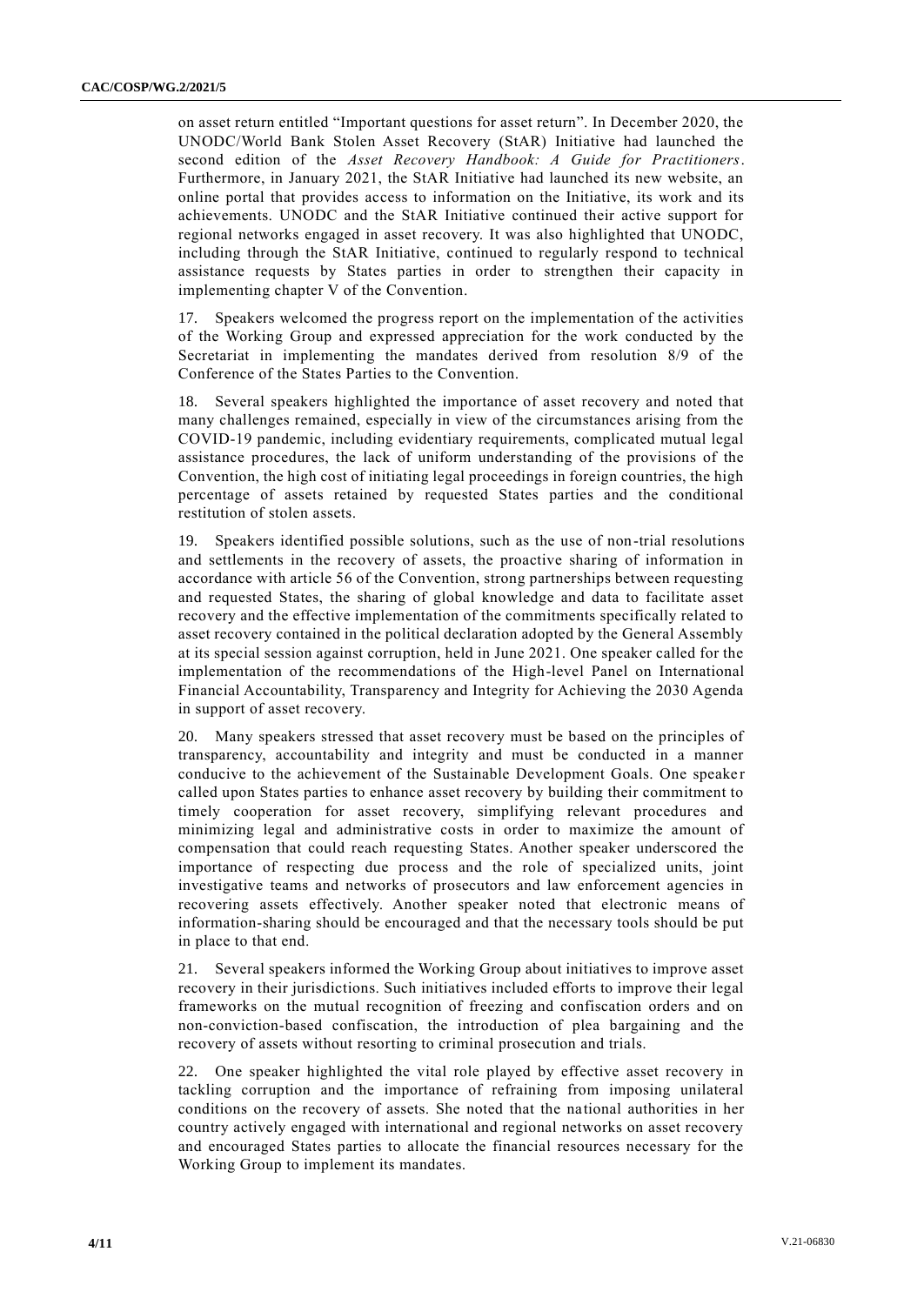23. Speakers stressed the importance of the technical assistance provided by UNODC and the StAR Initiative to improve national capacities in asset recovery.

### **IV. Practical aspects of asset recovery, including trends, challenges and good practices**

24. A representative of the secretariat provided an update in relation to the revised draft non-binding guidelines on the timely sharing of information in accordance with article 56 of the Convention and on improving communication and coordination between various asset recovery practitioner networks. He noted that the secretariat had received comments on the document from 14 States parties. On the basis of those comments, the secretariat had submitted a revised version of the draft non -binding guidelines [\(CAC/COSP/WG.2/2021/3\)](https://www.unodc.org/documents/treaties/UNCAC/WorkingGroups/workinggroup2/2021-September-6-10/CAC-COSP-WG.2-2021-3/V2104825_E.pdf). The representative highlighted that the revised draft non-binding guidelines sought to maintain a balance between respect for domestic legislation and international standards.

25. The representative of the secretariat informed the Working Group on Asset Recovery that, in their comments, States parties had noted that the principles and procedures outlined in the draft guidelines should not be interpreted as imposing more stringent requirements than those established in the existing domestic rules of States parties on spontaneous sharing of information. In addition, some States parties had stressed the importance of networks of practitioners and of ensuring data security in that regard. Some States parties had provided suggestions in relation to the language used, namely, regarding the level of obligation stipulated in the draft non-binding guidelines. In that respect, he stressed that the guidelines were intended to be a compilation of non-binding principles that States parties could consider taking into account rather than requirements for mandatory implementation. Lastly, he also stressed the role of the new Global Operational Network of Anti-Corruption Law Enforcement Authorities (GlobE Network) as a potential channel for putting those non-binding guidelines into effective practice.

26. A representative of the StAR Initiative presented an update on the progress made in collecting information from States parties on international asset recovery cases in relation to offences established in accordance with the Convention. She indicated that, since the previous update [\(CAC/COSP/WG.2/2020/4\)](http://undocs.org/CAC/COSP/WG.2/2020/4), presented at the fourteenth meeting of the Working Group, in November 2020, nine additional responses had been received, bringing the total to 78 responses, with a significant number of States in the process of finalizing their responses regarding completed or ongoing international asset recovery cases. On the basis of an analysis of the responses received to date, she informed the Working Group that 58 respondents had reported involvement in at least one international asset freeze, confiscation or asset return related to a corruption offence. The analysis of the 351 asset recovery cases reported also supported earlier findings, including the conclusion that asset recovery was more frequent than the handful of extensively published case studies might suggest. In addition, she noted that the responses showed the challenges faced by States in collecting information about corruption cases that involved an international asset recovery element. In concluding, she informed the Working Group that the Secretariat and the StAR Initiative would continue to collect responses from States parties and that a further analysis of the responses would be made available in a report of the StAR Initiative in 2021 and would be used to update the Initiative's Asset Recovery Watch database.

27. Referring to the ongoing challenges in the recovery of assets, speakers reiterated their commitment to the implementation of chapter V of the Convention and welcomed the preparation of the non-binding guidelines. One speaker reiterated his country's proposal for the development of a dedicated international instrument on asset recovery under the auspices of the United Nations to complement the Convention and proposed that an analytical note be prepared on the most common challenges in asset recovery. He also stressed that the draft non-binding guidelines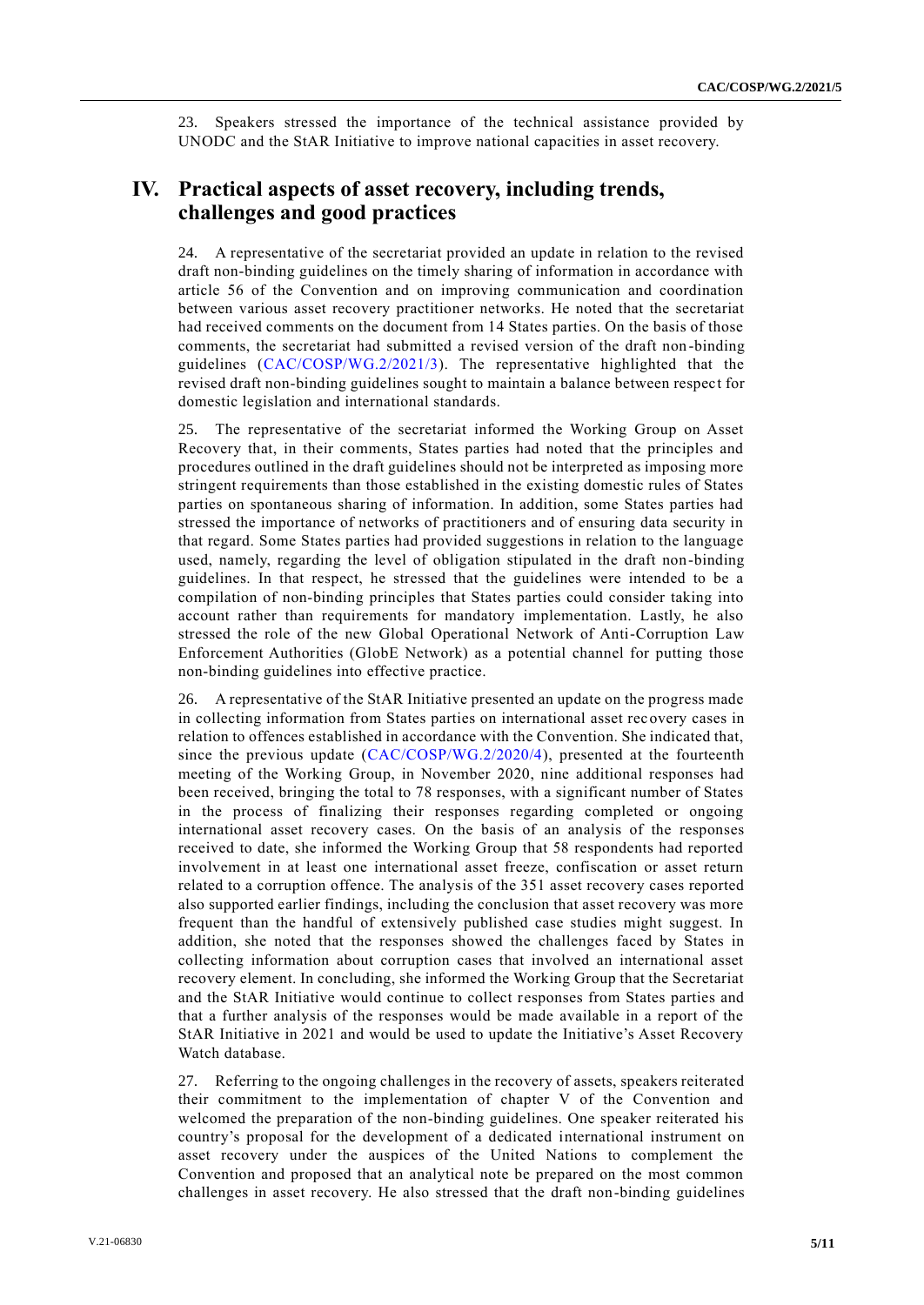could benefit from the results of the second review cycle of the Implementation Review Mechanism.

28. Some speakers informed the Working Group of successful asset returns in their experience as both requesting and requested States and shared information on recent developments in the building of effective asset recovery frameworks. They also underscored the importance of domestic and international cooperation and coordination as crucial elements for asset recovery, as well as the added value that asset recovery networks offered in that regard. One speaker expressed the view that simplifying national procedures for asset recovery could facilitate international cooperation, thereby contributing to successful asset returns.

#### **V. Thematic discussions**

**A. The use by States parties of alternative legal mechanisms and non-trial resolutions, including settlements, that have proceeds of crime for confiscation and return, the factors that influence the differences between the amounts realized in such mechanisms and the amounts returned to affected States and how such mechanisms could further promote the effective application of chapter V of the Convention**

29. A representative of the secretariat introduced the conference room paper prepared pursuant to resolution 8/9 of the Conference of the States Parties to the Convention, entitled "Alternative legal mechanisms and non-trial resolutions, including settlements, that have proceeds of crime for confiscation and return" (CAC/COSP/WG.2/2021/CRP.1). He noted that the research had revealed steady growth in the use of settlements to resolve foreign bribery and related cases since the publication of a StAR Initiative study entitled *Left Out of the Bargain: Settlements in Foreign Bribery Cases and Implications for Asset Recovery* and the note by the Secretariat on settlements and other alternative mechanisms in transnational bribery cases and their implications for the recovery and return of stolen assets [\(CAC/COSP/WG.2/2016/2\)](http://undocs.org/CAC/COSP/WG.2/2016/2). The updated database, which built on the original StAR database of settlements in foreign bribery cases, contained 1,468 cases covering the period 1999 to May 2021, of which 84.6 per cent had been resolved through settlements. The representative of the secretariat shared the most prominent observations emerging from the research, including the growing complexity of cases, their costs and the increased need for the use of technology. He noted the difficulties in enforcing the terms of settlements in other jurisdictions despite an increase in international cooperation. He also highlighted the significant gap remaining between the amounts realized through settlements and those returned to the countries whose public officials had allegedly been bribed or where victims of corruption were located. Lastly, the representative underscored the importance of clarifying which of the monetary sanctions might constitute de facto confiscation and were therefore relevant to the return of assets to affected countries or other victims in accordance with the Convention. In concluding, he noted that the thematic discussion would be helpful in producing a background paper for the attention of the Conference.

30. To facilitate the deliberations under the agenda item, a thematic panel discussion was held. Presentations on the item were made by panellists from Nigeria, Panama, the United States and OECD.

31. The panellist from Nigeria presented his country's use of alternative legal mechanisms, non-trial resolutions and the confiscation and return of proceeds of corruption. The possible avenues included criminal forfeiture procedures, civil or non-conviction-based forfeiture procedures and non-trial resolutions taking the form of plea bargaining and out-of-court settlements. He explained that notable cases had been resolved through plea bargaining, with certain offences compoundable, as provided for in the Constitution, the Economic and Financial Crimes Commission Act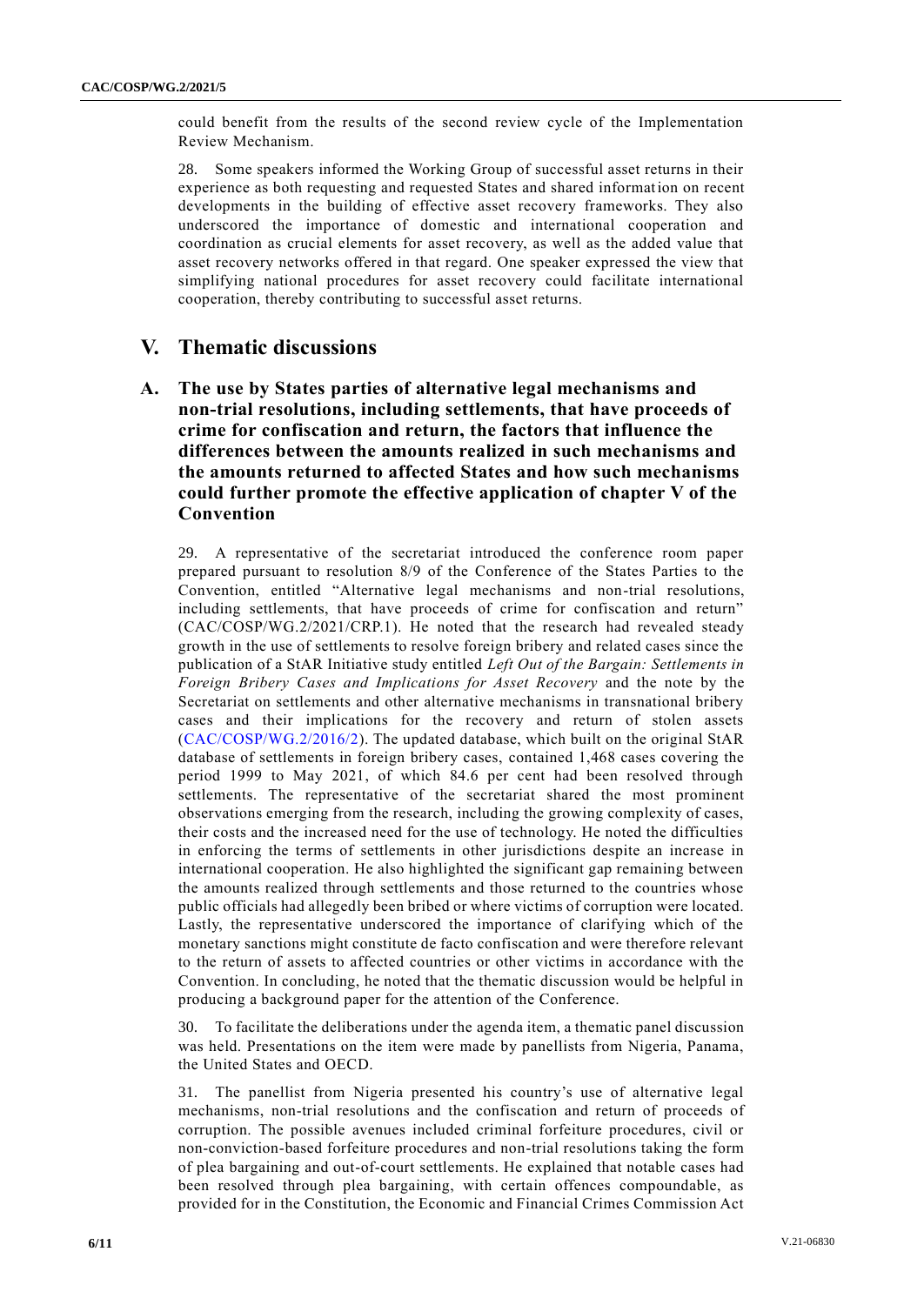and the Administration of Criminal Justice Act. On civil forfeiture, he explained that the procedure was laid out in several statutes and involved a reversal of the burden of proof. Administrative measures could also be applied. He noted that, although non-trial resolutions had no direct statutory basis, they could be carried out in the context of civil forfeiture proceedings and in cases where the prosecution decided against prosecuting. Many cases had been resolved through non-trial resolutions, and a case before the Federal High Court had affirmed that non-trial resolutions were enforceable contracts barring future prosecution. Non-trial resolutions were also used in transnational asset recovery cases. He concluded by stating that non-conviction-based forfeiture and non-trial settlements were a pragmatic avenue for addressing the reality of prosecution constraints and thereby denying criminals at least part of the proceeds of crime.

32. The panellist from Panama provided an overview of the use of alternative legal mechanisms and non-trial resolutions that allowed confiscation and the recovery of proceeds of crime in her jurisdiction. Referring to article 37, paragraph 1, of the Convention, the panellist highlighted the importance of collaboration between law enforcement authorities and persons who had participated in the commission of an offence. She explained that States had moved on from systems based solely on the punishment of offences to systems that included negotiations with those persons. Highlighting the importance of that tool for gathering high-quality information for the purpose of investigating organized crime, she noted its value in ensuring efficient investigations. That was illustrated by negotiations carried out by the authorities of her country with accused individuals in the Odebrecht case, which had led to, inter alia, a reduction of penalties. Since the law applicable to the case allowed for agreements to be adopted prior to the hearing, the accused individuals accepted either all or some of the charges made against them and the penalties applicable to the charges. She also noted that, in negotiating the agreements, the prosecutors could take into account the possibility of recovering assets. After the case, amendments had been made to the provisions regulating cooperation agreements in the code of criminal procedure, and guidelines on cooperation agreement negotiations had been drafted and published by the Public Prosecutor's Office, with the assistance of UNODC, in order to enhance the use of alternative mechanisms for dispute settlement while protecting the rights of all parties involved.

33. The panellist from the United States provided an overview of non-trial resolution mechanisms in his jurisdiction. He noted that in litigation in the United States, plea agreements and civil settlements resolved most criminal and civil cases, regardless of the public or private nature of the litigation. He noted that settlements were possible using a broad spectrum of types of enforcement proceedings, including confiscation proceedings as addressed in article 57 of the Convention. He also stressed that the provisions of article 57 had a specific scope that was different from the aims of certain types of enforcement proceedings in the United States. In addition, he highlighted that the objectives of enforcement proceedings differed depending on the participants involved in the proceedings and on the circumstances of individual cases. He also highlighted that settlement decisions were affected by various factors, such as litigation risks, relative culpability and resource management, the likelihood of reaching settlement agreements and possible future cooperation with particular offenders and corporate entities for identifying and repatriating stolen assets. Next, he presented an overview of the practical components of asset recovery settlement. Those components included limiting the scope of settlement to particular assets and particular conduct, securing court approval of the settlement, anticipating and overcoming enforcement issues, clarifying all settlement terms, such as fees and costs incurred in legal proceedings, and ensuring a waiver of liability against Governments. He also noted several other critical components for the efficient functioning of settlement mechanisms in his jurisdiction, including sufficient prosecutorial discretion, subject to appropriate oversight to ensure integrity and accountability, and a publicly available written settlement policy and templates. In addition, he noted the need to protect bona fide third parties.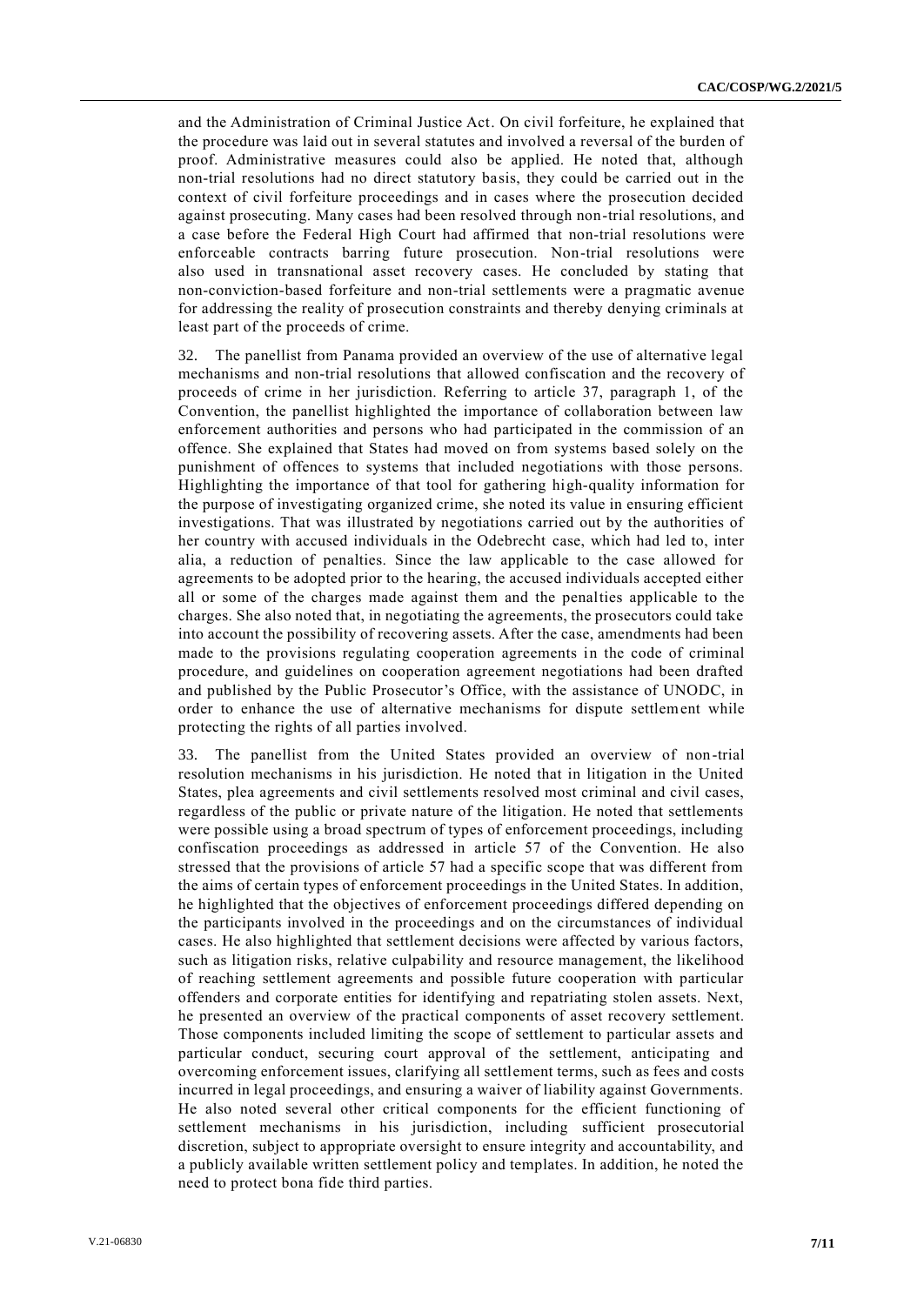34. The panellist from OECD presented the findings of a multi-country study on the resolution of foreign bribery cases with non-trial resolutions that covered 27 States and 68 different resolution systems and included a database consisting of almost 900 foreign bribery cases. She explained that the study had revealed a steady increase in the use of non-trial resolutions in recent years, with an overall average of nearly 80 per cent of cases having been concluded through such resolutions. She noted that 8 of the 10 largest foreign bribery enforcement actions had involved coordinated or sequential non-trial resolutions in at least two States parties. Concerning the penalties, in the vast majority of mechanisms, both monetary penalties and confiscation were possible for both legal and natural persons, while in a small number of mechanisms, only either monetary penalties or confiscation were available. She further outlined the five most common scenarios identified in the practice of non-trial resolutions: (a) the imposition of both a fine and a separate confiscation; (b) the imposition of a separate confiscation measure in related civil proceedings; (c) the imposition of a monetary penalty alone, without separate confiscation measures; (d) the imposition of confiscation measures only; and (e) the imposition of confiscation by at least one of the authorities involved in multi-jurisdictional cases. The panellist highlighted that, although the compensation of victims could be a condition for non-trial resolution mechanisms, in practice, few resolutions had included such conditions.

35. In the ensuing discussion, a speaker commended the increased attention being paid to alternative legal mechanisms, as well as the increased use by States of non-trial resolutions, and noted the importance of the timely and proactive sharing of information with affected States.

36. In response to a question concerning the return of assets following the conclusion of settlements, a panellist explained that, despite the broad scope of the Convention, not all settlements fell within the scope of article 57. In relation to good practices, he referred to successful asset recovery cases, including the case of the 1MDB State investment fund, which involved the use of confiscation proceedings, the return of part of the settlement proceeds to other jurisdictions, and parallel investigations. He highlighted the importance of international cooperation in that case, which provided a good example of the use of the Convention and had involved Malaysia, Singapore, the United Kingdom and the United States.

37. In addition, speakers outlined the mechanisms that existed within their domestic systems and that provided effective and efficient alternatives to the judicial process for discovering illicit activity and recovering stolen assets. Several speakers stressed the importance of cooperation in general, and of global resolutions in particular cases, among all States involved in alternative mechanisms. One speaker highlighted a successful case of asset recovery that had been made possible by effective collaboration between the two States involved.

38. In response to a question from a speaker, a panellist explained that plea agreements did not affect confiscation, but they could have an impact on the amount of monetary fines. Another speaker explained that, in common law jurisdictions, plea agreements might contain additional conditions requiring alleged offenders to cooperate in asset tracing and the identification of beneficial ownership. Another panellist noted that, in his country, a defendant could be required to cooperate as a condition of plea agreements, and the level of cooperation would be reflected in the sentencing stage, thus creating incentives for defendants to cooperate.

39. One speaker indicated that civil law jurisdictions could allow for confiscation in the absence of a criminal conviction and explained that such confiscation was possible in his country when the person had absconded.

40. One speaker highlighted the tension between the principle of discretionary prosecution in non-trial resolutions and the need to investigate corruption offences in order to punish offenders.

41. Further information on the thematic discussions held during the meeting can be found in the report of the Implementation Review Group on its resumed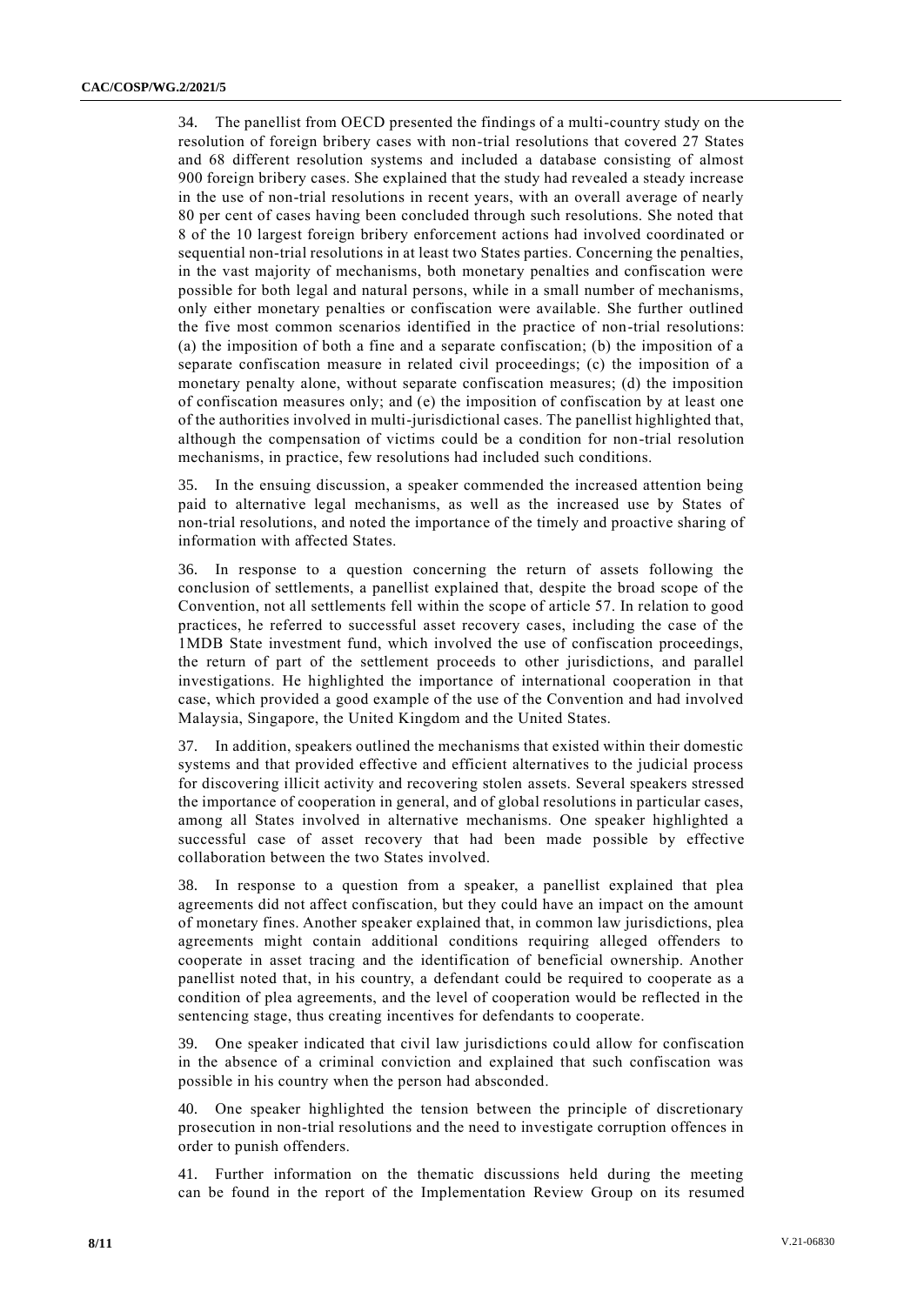twelfth session and the report of the tenth open-ended intergovernmental expert meeting to enhance international cooperation under the Convention.

#### **B. Challenges, good practices and lessons learned, and procedures allowing the confiscation of proceeds of corruption without a criminal conviction from States parties that have implemented such measures in accordance with article 54, paragraph 1 (c), of the Convention**

42. A representative of the secretariat recalled resolution 8/9 of the Conference of the States Parties to the Convention and introduced the note by the Secretariat entitled "Procedures allowing the confiscation of proceeds of corruption without a criminal conviction" [\(CAC/COSP/WG.2/2021/4\)](http://undocs.org/CAC/COSP/WG.2/2021/4), which had been prepared on the basis of information received from 43 States parties in response to a note verbale sent by the secretariat, as well as information obtained from open sources and publications.

43. The representative of the secretariat provided an overview of the different existing models of non-conviction-based confiscation. Those models could be classified according to whether they were located within or outside a country's criminal justice system. There were also hybrid models that could not be classified as purely criminal or civil proceedings. Another model was confiscation based on unjustified wealth. In addition, he indicated that the scope and subjects of confiscation also varied among jurisdictions. Regarding the enforcement of for eign non-conviction-based confiscation, he noted that formal mutual legal assistance was necessary and the dual criminality principle must be fulfilled. He also highlighted some challenges faced by States and good practices used to overcome those challenges.

44. The panellist from Colombia highlighted the role of the Office of the Comptroller General in the fight against corruption. The powers of that institution had been strengthened by virtue of a recent legislative amendment, and he provided an example to illustrate the increase in recovered assets in comparison with previous years. Regarding challenges encountered, he mentioned the difficulties in obtaining information on assets located in different jurisdictions. In that regard, he referred to fraudulent concealment practices that contributed to the lack of transparency of beneficial owners, as well as bank secrecy, the absence of inter-institutional cooperation and the lack of international cooperation manuals and guides containing information on means of cooperation. Regarding good practices to foster asset recovery, he referred to compliance with guidelines issued by relevant international organizations, such as the International Organization of Supreme Audit Institutions and the Organization of Latin American and Caribbean Supreme Audit Institutions, and the establishment of information exchange mechanisms between authorities from different jurisdictions. Lastly, he reaffirmed the usefulness of criminal procedures and made reference to the need to make use of the civil and administrative procedures available for asset recovery.

45. The panellist from New Zealand gave an overview of his country's legal and institutional frameworks for fighting corruption offences and related economic crimes. With regard to the institutional framework, New Zealand had established a financial crime group consisting of nearly 150 financial intelligence analysts, money-laundering and asset recovery investigators, and accountants. Concerning the legal framework, he reported that New Zealand had enacted domestic laws that included measures for the effective investigation of corruption offences, such as the collection of tax information, and that required the production of documents and information as well as the recovery of assets in the absence of a conviction. As challenges, he noted the cases in which predicate offences were committed abroad and resulted in money-laundering in New Zealand, and he informed the Working Group of actions taken in that regard. He highlighted that New Zea land was implementing a legal reform that would facilitate the restraint of proceeds of crime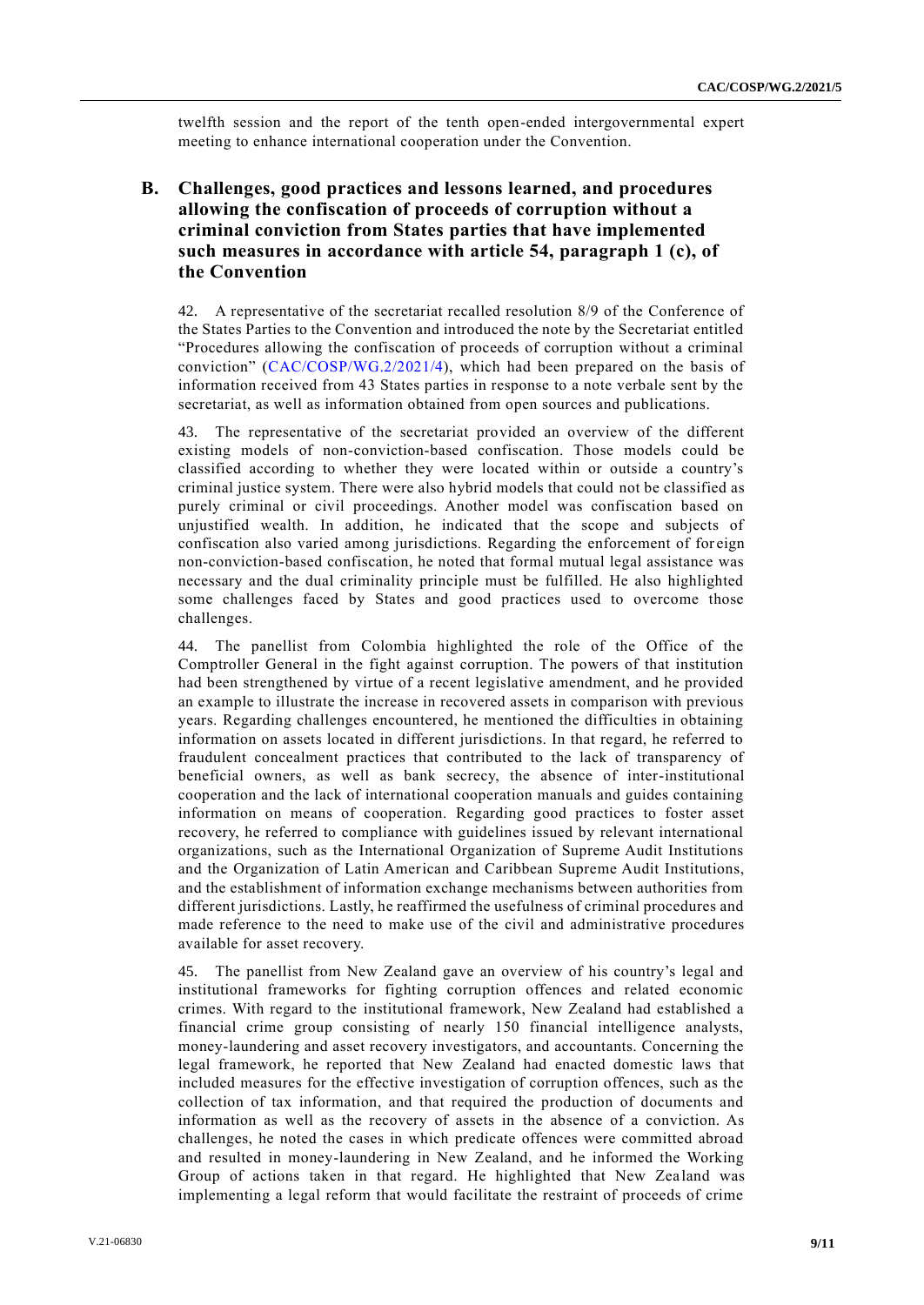generated abroad. He reported that the reform introduced a reduced standard of proof and compelled the legitimate owners of proceeds of crime to establish lawful ownership of such proceeds in New Zealand. In concluding, the speaker listed some good practices, such as collecting performance data, establishing well-trained and dedicated multi-skilled teams for investigations and adopting media strategies for better community engagement in the detection of illicit proceeds.

46. The panellist from Singapore provided an overview of his country's law on the confiscation of proceeds of corruption without a criminal conviction. While noting that Singapore had, in general, a conviction-based confiscation regime, he indicated that the legislation against drug trafficking and other serious crimes provided for an exception when the accused had absconded. He highlighted that the term "absconded" was also used for those who died before the initiation of criminal proceedings or before conviction and those who could not be found, apprehended or extradited. Regarding the standard of proof, the panellist explained that the court should be satisfied of two elements: (a) on balance of probabilities, that the person had absconded; and (b) that the evidence presented before the court would warrant a conviction if not rebutted. He further provided a case example of that kind of confiscation and explained that the term "confiscation" could encompass the seizure of a sum equivalent in value to the benefits derived from criminal conduct. Moreover, the panellist noted that the civil confiscation of proceeds of serious offences had recently been adopted for use in organized crime cases. He explained that it could be used for corruption offences and had an extraterritorial scope; the assets needed to be linked to an organized criminal activity. Assets affected by criminal confiscation orders could not be considered for civil confiscation. He noted, however, that the acquittal of the defendant would not have an impact on civil confiscation.

47. The panellist from the Russian Federation presented an overview of domestic legal instruments in his country, as well as relevant statistics on the confiscation of proceeds of corruption without a criminal conviction. In general, the framework in the Russian Federation included measures to monitor the expenses of public officials and civil action against suspects and other individuals in cases where the legal origin of funds was not confirmed. He explained that it was also possible to confiscate funds of equivalent value and that the Civil Code of the Russian Federation allowed for the initiation of civil action regardless of the results of criminal proceedings. In addition, he provided an overview of measures and procedures to streamline asset recovery and statistics and the efforts made by the Office of the Prosecutor General of the Russian Federation in that regard. While noting the challenges regarding international cooperation outside of criminal proceedings, he stressed that the Russian Federation actively used the Convention as a legal basis for its requests to foreign authorities. In 2020 alone, the Office of the Prosecutor General had sent 48 international requests outside of criminal proceedings, of which 22 had already been executed. He expressed the hope that the newly established GlobE Network could be effectively used for the exchange of operational information in the future. Cooperation channels between financial intelligence units, customs authorities, central banks and the national central bureaux of INTERPOL were also used, as were diplomatic channels. In concluding, he presented challenges and made several proposals, including elaborating new and updating existing guidelines on different aspects of international cooperation on asset recovery outside of criminal proceedings.

48. In the ensuing discussions, one speaker highlighted the need to address institutional gaps in asset recovery and called upon States to implement effective measures to address such gaps.

49. In response to the questions raised, one panellist clarified that it was important to swiftly identify the beneficial owners of assets and accounts involved in channelling illegal funds. Another speaker noted that it was essential to address the risks associated with cryptocurrencies and the difficulties in tracing them, and that it was important to focus attention on those challenges and develop new tools to overcome them.